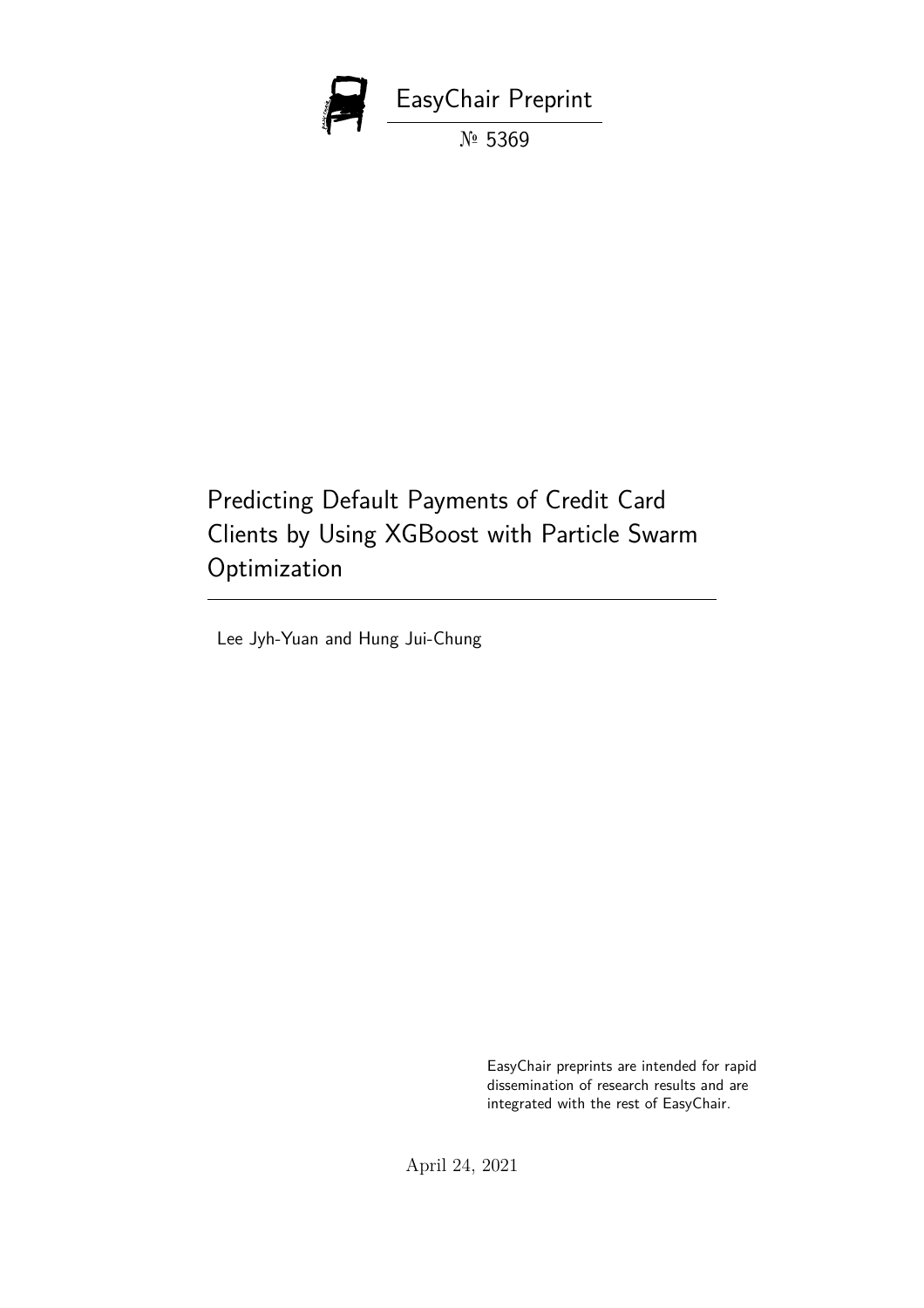# **XGBoost** 結合最佳化粒子群演算法預測信用卡客戶的繳款狀況

李智遠 洪瑞鍾\*

Department of Computer Science University of Taipei, Taipei 100, Taiwan juichung@gmail.com

## 摘要

金管會統計臺灣電子支付的使用人數已經正式 突破 *1,000* 萬人,行政院主計處的國情統計通報 中,*109* 年 *12* 月底信用卡總流通卡數 *5,012* 萬張, 累計 *1~12* 月信用卡簽帳金額 *3* 兆 *196* 億元,其中 超過 *3* 個月未繳足最低應繳的逾期帳款比率為 *0.15%*,由此可知違約率的預測是非常重要的議 題。

極限梯度提升法*(Extreme Gradient Boosting, XGBoost)*是一種整合性演算法,將模型中的目標 函數加入參數的複雜度,並以泰勒展開式的近似 方式來減少過度擬合及提升其分類效能,由於同 時須調整損失函數、樹的深度及樣本的權重,是 一個複雜的問題,因此本論文將使用最佳化粒子 群演算法*(Particle Swarm Optimization, PSO)*來篩 選最佳參數。信用卡客戶的違約記錄是屬於不平 衡的資料,且違約率是一重要議題,但所佔的比 例很少,因此無法透過準確率*(Accuracy)*真正呈 現,本論文以準確率*(Accuracy)*並加入召回率 *(Recall)*為評估的準則,在可以接受的準確率 *(Accuracy)*範圍內,來提升召回率*(Recall)*。

## **1** 簡介

表 1.1 為信用卡統計業務,截至 109年 12 月底 信用卡總流通卡數 5,012 萬張,最近六個月有消費 紀錄之有效卡數 3,300 萬張,累計 109 年 1~12 月 信用卡簽帳金額3兆196億元,循環信用餘額1,056 億元。

圖 1.1 為信用卡整體逾期放款比率趨勢圖,逾期 放款比率是指借款人積欠本金或利息超過清償期 3 個月,占總放款的比率已達至 0.15%的新低水 位,顯示持卡人透過銀行的發卡、審核及協商機 制,不再任意並有限度的使用信用卡交易。其中 違約戶與正常戶呈現極不平衡的資料分佈,因此 本論文使用準確率(Accuracy)及召回率(Recall)為 評估的準則,並使用在不平衡資料有良好效果的 XGBoost,相關參數由 PSO 來搜尋,以獲得較好 的預測模型。

表 1.1:信用卡統計業務

| $\cdot$ , $\cdot$ , $\cdot$ , $\cdot$<br>211.324 |             |              |        |                |          |  |  |
|--------------------------------------------------|-------------|--------------|--------|----------------|----------|--|--|
| 信用卡                                              | 109年<br>12月 | 較上月之<br>增減變動 |        | 較去年同期之<br>增減變動 |          |  |  |
| 總流通卡數<br>(萬張)                                    | 5.012       | 15           | 0.30%  | 273            | 5.76%    |  |  |
| 總有效卡數<br>(萬張)                                    | 3,300       | 18           | 0.55%  | 108            | 3.38     |  |  |
| 循環信用餘<br>額(億元)                                   | 1,056       | 9            | 0.86%  | $-83$          | $-7.29%$ |  |  |
| 簽帳總金額<br>(億元)                                    | 2,958       | 363          | 13.99% | 49             | 1.68%    |  |  |
| 逾期帳款比<br>率(%)                                    | 0.15        | $-0.01$      |        | $-0.06$        |          |  |  |
| 民國年、月                                            | 簽帳金額        |              | 預借現金   |                |          |  |  |
|                                                  | 合計          | 國內           | 國外     | 國內             | 國外       |  |  |
| 109年1-12<br>月簽帳金額<br>(億元)                        | 30,196      | 28,403       | 1,793  | 220            | 2.07     |  |  |

(資料來源:金管會銀行局[25])



圖 1.1:信用卡整體逾期放款比率趨勢圖

### **2** 文獻探討

### **2.1** 信用卡交易及風險評估

信用卡為現代人主要的消費方式之一,其中每 月信用卡帳單上揭露的訊息內容包含帳單結帳 日、繳款截止日、本期應繳總金額、本期最低應 繳金額、循環信用利率,其中若未於繳款截止日 前繳足本期最低應繳金額,則會被銀行收取 100~500 元不等的違約金額。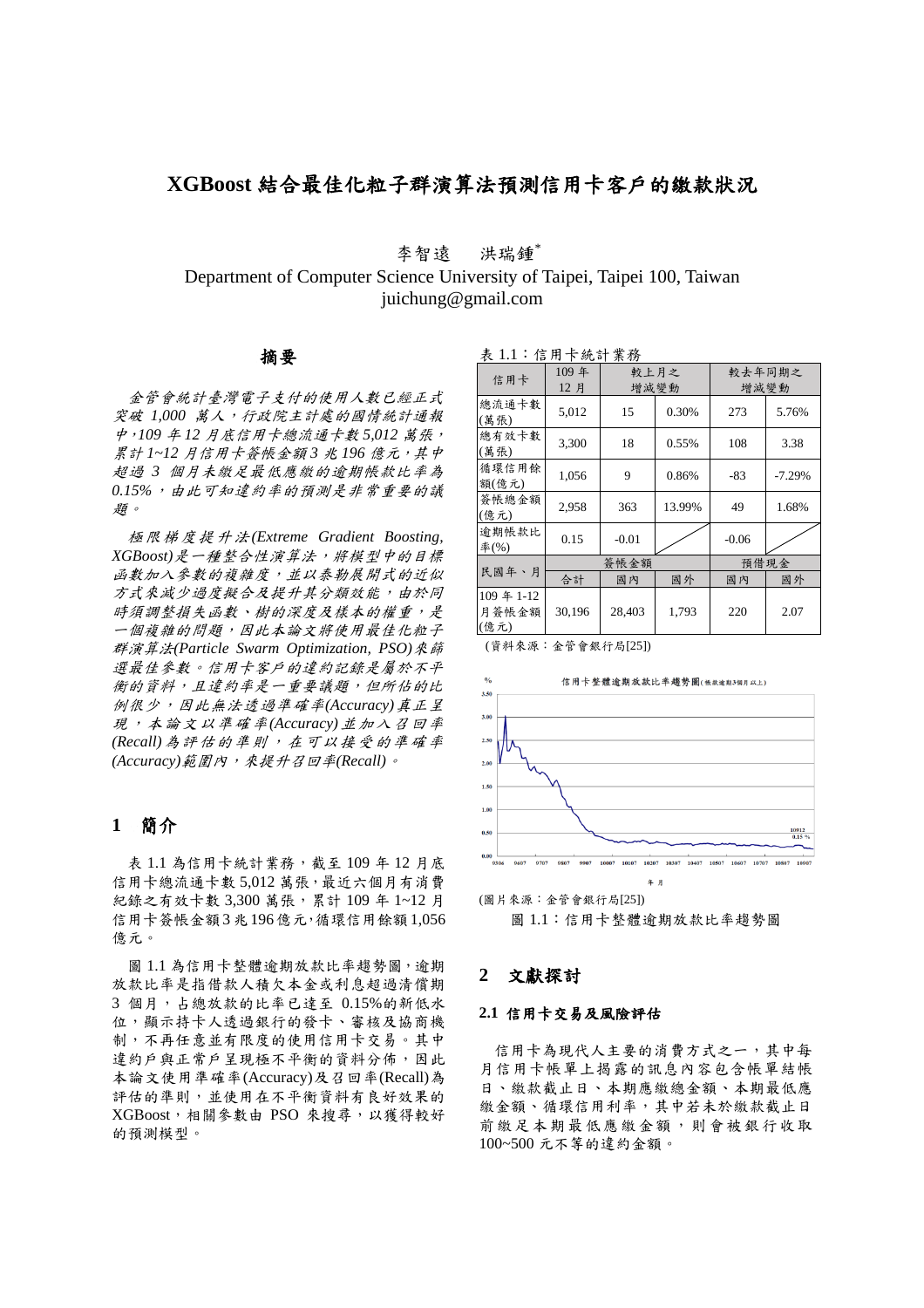信用卡風險評估為近年來的熱門議題,例如透 過決策樹、隨機森林、神經網路集,利用 UCI 公 開的信用卡資料集進行模型的建立,研究結果顯 示教育、婚姻、還款狀況與帳單金額是提升準確 率的重要因素[16]。利用 RapidMiner 軟體,將資 料進行特徵優化選擇及交叉驗證的預處理,使用 決策樹、隨機森林、類神經網路、支持向量機、 倒轉遞類神經網路等演算法,透過模型參數最佳 化,有效的提升準確率[21]。採用資料探勘常用的 演算法,將信用卡的繳款行為資料透過集群方法 進行資料分割並快速處理,輔以涵蓋曲線值(Area Under the Curve, AUC)進行評估,研究結果顯示 F-score 有所提升[17]。上述研究皆採用平衡資料集 的方式進行評估,容易導致準確率高,但對於違 約戶的預測無顯著的提升,即連續 3 個月符合上 述「未於繳款截止日前繳足本期最低應繳金額」 者,因為佔所有信用卡交易戶的比例非常低,屬 於不平衡資料集,因此有學者提出相關不平衡資 料集的研究方法如下:

表 2.1:不平衡信用數據相關研究

| ww          |      | · ´l`l 网 旧 /l 交 源 /l 网 "/l /u |                      |
|-------------|------|-------------------------------|----------------------|
| 研究學者        | 年份   | 資料來源                          | 研究結果                 |
| T. M.       | 2020 | 喜灣、德                          | 使用梯度提升決策樹            |
| Alam et     |      | 國、比利時                         | (Gradient Boosted    |
| al.         |      | 信用及欺詐                         | Decision Tree, GBDT) |
|             |      | 數據集                           | 模型,透過資料集進行           |
|             |      |                               | K-means SMOTE 重採     |
|             |      |                               | 樣,有效的提升準確率           |
|             |      |                               | ∘ [4]                |
| V. Arora et | 2020 | 信用卡欺詐                         | 信用卡資料透過不平            |
| al.         |      | 檢測及信用                         | 衡資料集處理技術             |
|             |      | 卡客戶數據                         | (Random Under        |
|             |      | 集                             | Sampling Boost,      |
|             |      |                               | RUSBoost),並與決策       |
|             |      |                               | 樹、邏輯回歸、多層感           |
|             |      |                               | 知器、K 近鄰、隨機森          |
|             |      |                               | 林和支持向量機比             |
|             |      |                               | 較,獲得較佳的預測結           |
|             |      |                               | 果[5]。                |
| 陳佩妤         | 2018 | 信用卡交易                         | 透過減少多數法              |
|             |      | 資料                            | (Undersmple)設定成 5    |
|             |      |                               | 種不同比例,並透過深           |
|             |      |                               | 度學習計算出5種預測           |
|             |      |                               | 結果,結果顯示整體預           |
|             |      |                               | 測結果皆有良好的表            |
|             |      |                               | 現[18]。               |

化演算法,而資料抽樣的方法主要有 3 種[19]:1. 過取樣(Oversampling),依資料樣本的比例設定, 隨機複製數量較少的類別資料,使資料分佈平 衡。2.欠取樣(Undersampling),依資料樣本的比例 設定,隨機將數量較多的類別資料減少,使資料 分佈平衡。3.合 成少數過 取 樣技術 (Synthetic Minority Over-Sampling Technique, SMOTE) [7], 改良過取樣(Oversampling)的抽樣方法,從數量較 少的樣本中找出幾個鄰近點,生成新的少數組樣 本,使資料分佈平衡。

由於以不平衡資料集建立的預測模型會導致準 確率的失真,因此本論文以相同比例的少數組與 多數組,隨機合併成多份資料,並同時使用準確 率(Accuracy)及召回率(Recall)做為評估準則,利用 XGBoost 建立預測模型。XGBoost [2]是一種整合 性演算法,由於訓練效率好、準確率高,屬於熱 門的機器學習演算法,其中因為演算法中使用了 多維的參數,因此如何調整參數並提升模型效果 是一複雜的問題,下列為使用 XGBoost 的相關研 究:

表 2.2:XGBoost 的相關研究

| 研究學者    | 年份   | 參數設定方法                                                                                                                                                                                                     | 研究結果                  |
|---------|------|------------------------------------------------------------------------------------------------------------------------------------------------------------------------------------------------------------|-----------------------|
| 李宜珊     | 2020 | 基因演算法                                                                                                                                                                                                      | 使用 Rossmann Store     |
|         |      | (Genetic                                                                                                                                                                                                   | Sales 資料集利用           |
|         |      | Algorithm, GA)                                                                                                                                                                                             | XGBoost 建立預測模         |
|         |      | $[1] % \includegraphics[width=0.9\columnwidth]{figures/fig_10.pdf} \caption{The 3D (black) model for the estimators in the left and right. The left and right is the same as in the right.} \label{fig:2}$ | 型,並透過 GA 來篩選          |
|         |      |                                                                                                                                                                                                            | 參數,有效的降低均方            |
|         |      |                                                                                                                                                                                                            | 根百分比誤差[15]。           |
| 劉順富     | 2019 | R-MLR 套件[6]                                                                                                                                                                                                | 以 2004年7月至 2018       |
|         |      |                                                                                                                                                                                                            | 年9月的盤後資料,透            |
|         |      |                                                                                                                                                                                                            | 過 XGBoost 預測漲         |
|         |      |                                                                                                                                                                                                            | 跌, 結果顯示與分類迴           |
|         |      |                                                                                                                                                                                                            | 歸樹(Classification     |
|         |      |                                                                                                                                                                                                            | And Regression Tree,  |
|         |      |                                                                                                                                                                                                            | CART)皆有獲利,但           |
|         |      |                                                                                                                                                                                                            | XGBoost 績效較優          |
|         |      |                                                                                                                                                                                                            | $[20]$ 。              |
| M. Wang | 2018 | Grid Search [8]                                                                                                                                                                                            | 以 UCI 提供的 1994 年      |
| et al.  |      |                                                                                                                                                                                                            | 德國信用資料集,利用            |
|         |      |                                                                                                                                                                                                            | XGBoost 取得重要特         |
|         |      |                                                                                                                                                                                                            | 徵並結合邏輯迴歸              |
|         |      |                                                                                                                                                                                                            | (Logistic regression, |
|         |      |                                                                                                                                                                                                            | LR),有效提升 AUC          |
|         |      |                                                                                                                                                                                                            | 值[13]。                |

綜合以上研究,由於本論文使用的資料具有不平 衡性,因此將資料進行前處理,利用在不平衡資 料有良好效果的 XGBoost 演算法[23]建立預測模 型,並透過準確率(Accuracy)及召回率(Recall)同時 進行多目標的評估。

#### **2.2** 極限梯度提升演算法探討

信 用 卡 交 易 違 約 率 僅 佔 信 用 卡 整 體 比 例 0.15%,屬於不平衡資料集,對於不平衡資料集一 般的處理方式有 2 種,將資料重新抽樣及更新優 上述研究中皆採用演化式學習方法設定 XGBoost 的参數,如 GA、R-MLR 套件、Grid Search 等, 本論文調整 XGBoost 的參數項目較少,並具有明 確的範圍,因此採用 PSO 的群體搜尋方法,依其 特性可快速獲得最佳化參數。

#### **2.3** 最佳化粒子群演算法探討

PSO 是一種演化式演算法[3],調整方式主要是 透過先前行為的慣性、個人最佳的經驗及整體最 佳的經驗,對於參數的搜尋具有簡單、速度快、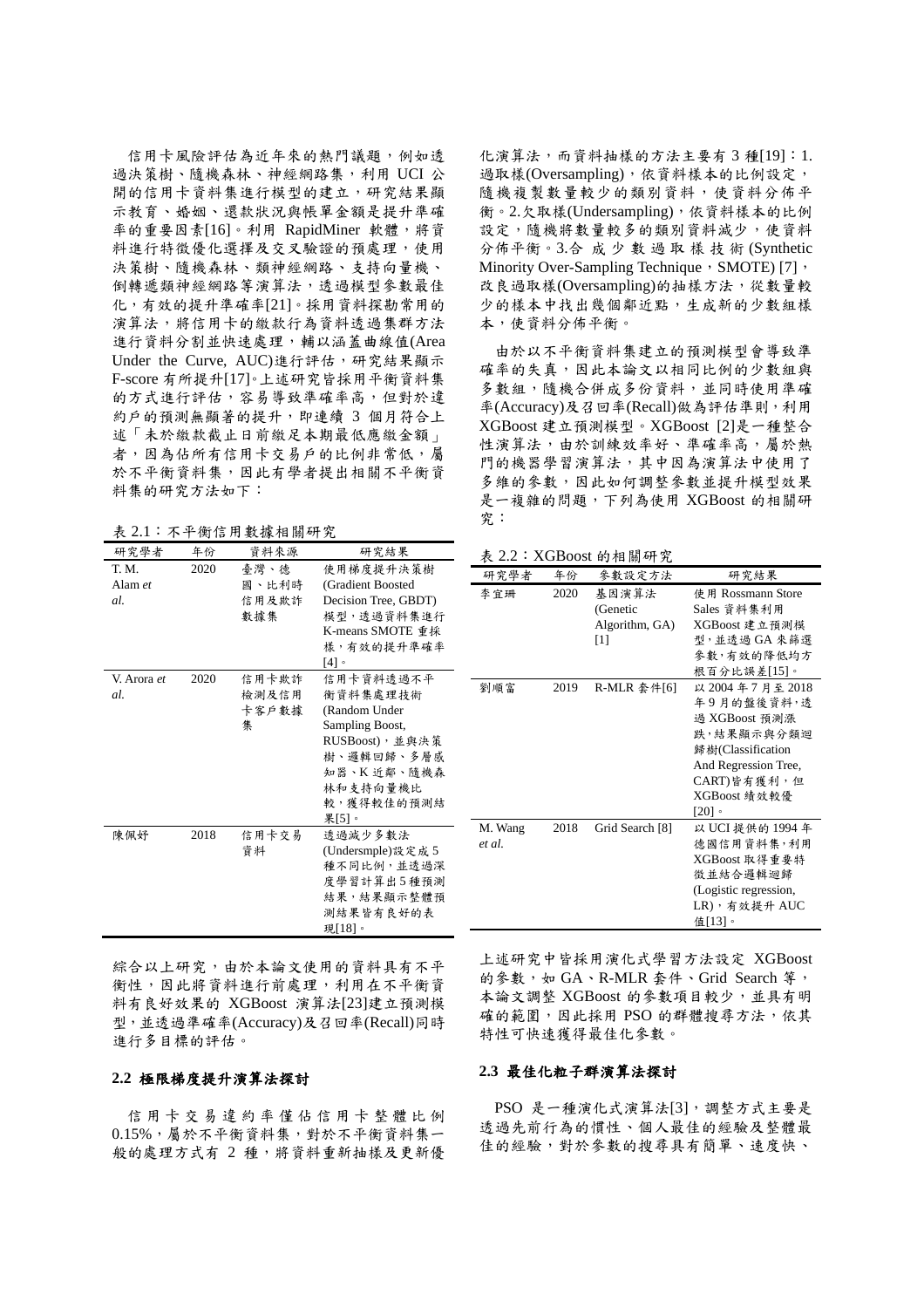較少參數設定、易於收斂的特質,相關研究如下 表:

| 表 2.3:演算法結合 PSO 的相關研究   |      |                                                     |                                                                                                                                           |  |
|-------------------------|------|-----------------------------------------------------|-------------------------------------------------------------------------------------------------------------------------------------------|--|
| 研究學者                    | 年份   | 演算法                                                 | 研究結果                                                                                                                                      |  |
| 謝婷亘                     | 2020 | 支援向量迴<br>歸(Support<br>Vector<br>Regression,<br>SVR) | 使用環保署開放平臺的空<br>氣品質監測資料, SVR建<br>立預測模型,並透過PSO<br>篩選最佳化參數,相較於<br>未使用 PSO 的方法,均方<br>根誤差(Root Mean<br>Squared Error, RMSE)降<br>低 19.567%[22]。 |  |
| H. Jiang et<br>al.      | 2020 | <b>XGBoost</b>                                      | 以 NSL-KDD 數據集為基<br>準,評估原生 XGBoost 與<br>其他分類器,研究顯示可<br>有效提高網路入侵檢測的<br>準確率,特別是少數種類<br>(U2R 和 R2L)的攻擊[9]。                                    |  |
| K. Song et<br>al.       | 2020 | <b>XGBoost</b>                                      | 在材料科學中,鋼的拉伸<br>強度和塑性分別具有抵抗<br>斷裂和變形的能力,是二<br>個重要性能,研究中透過<br>XGBoost 及 PSO 篩選模型<br>參數以預測具有27個特<br>徵的拉伸強度和塑性,可<br>有效的優化此二性能<br>[12]         |  |
| $L$ . T. Le $et$<br>al. | 2019 | <b>XGBoost</b>                                      | 研究中分析了837 項對建<br>築物的調查,並利用<br>XGBoost 建立模型及 PSO<br>優化性能,研究顯示熱負<br>荷估計優於其它5項預測<br>模型,並發現多項關鍵特<br>徵[10]。                                    |  |

#### **3** 研究方法

#### **3.1** 資料集與資料的前處理

本論文的資料來源為 Kaggle 平臺上 UCI 機器學 習提供的 2005 年 4 月至 2005 年 9 月的臺灣地區 信用卡客戶的資料集,包含 25 個特徵欄位(附錄 一),共有 30,000 筆資料,其中正常戶 23,364 筆, 違約戶 6,636 筆,如圖 3.1。



由於資料中不同的特徵欄位有各自的度量單 位,因此預先將所有數值型特徵欄位利用標準均 一化(1),指定至 0 與 1 的範圍內,圖 3.2 為經過標 準化後的部份欄位所呈現出來的信用卡客戶資料 樣本集。

$$
x_{nor} = \frac{x - x_{min}}{x_{max} - x_{min}} \tag{1}
$$

式子(1)中 $x$ 表示為特徵屬性的值,  $x_{nor}$ 為標準化後 的數值,  $x_{min}$ 為特徵屬性最小值,  $x_{max}$ 為特徵屬 性最大值。

|   | LIMIT_BAL                | PAY_0    | BILL_AMT1 | PAY_AMT1 |  |  |  |
|---|--------------------------|----------|-----------|----------|--|--|--|
| 0 | 0.010101                 | 0.400000 | 0.149982  | 0.000000 |  |  |  |
|   | 0.111111                 | 0.100000 | 0.148892  | 0.000000 |  |  |  |
| 2 | 0.080808                 | 0.200000 | 0.172392  | 0.001738 |  |  |  |
| 3 | 0.040404                 | 0.200000 | 0.188100  | 0.002290 |  |  |  |
| 4 | 0.040404                 | 0.100000 | 0.154144  | 0.002290 |  |  |  |
| 5 | 0.040404                 | 0.200000 | 0.203506  | 0.002862 |  |  |  |
| 6 | 0.494949                 | 0.200000 | 0.472126  | 0.062961 |  |  |  |
| 7 | 0.090909                 | 0.200000 | 0.157028  | 0.000435 |  |  |  |
| 8 | 0.131313                 | 0.200000 | 0.156505  | 0.003811 |  |  |  |
| 9 | 0.010101                 | 0.000000 | 0.146519  | 0.000000 |  |  |  |
|   | 上心么次州以上住<br>同つつ・1 赤淮川など田 |          |           |          |  |  |  |

圖 3.2:標準化後信用卡客戶資料樣本集

資料集內容中,目標值 0 表示正常戶,1 表示違 約戶,並以隨機方式切分為訓練資料集 70%及測 試資料集 30%,其中測試資料集共 9,000 筆, 包含 正常戶 7,009 筆,違約戶 1,991 筆,訓練資料集共 21,000 筆,包含正常戶 16,355 筆,違約戶 4,645 筆,本論文將採 2 種方式進行訓練,首先,如圖 3.3,以一般方式進行訓練,其次為多模組平衡集 方式(Multi Model Balance Set, MMBS)進行訓練, 如圖 3.4,以訓練資料集的目標值進行資料的切 分,其中 0 與 1 的比例為 3.521 : 1 屬於不平衡資 料集,因此會將訓練資料集進行前處理作業,透 過一般資料探勘常用的方法,以目標值 1 的資料 共 4,645 筆,隨機取得 3 組相同筆數,目標值 0 的 資料,且資料間彼此互斥不重覆,再重新與目標 值 1 的資料合併成為 3 組資料集,因此可得到 3 組近似平衡訓練集資料均為 9,290 筆,再利用 XGBoost 建立 3 個預測模型,並依 3 個模型的預 測結果,以多數決的方式產生新的預測結果,如 下表 3.1,再透過 PSO 同時以準確率(Accuracy)及 召回率(Recall)做為篩選最佳參數的條件。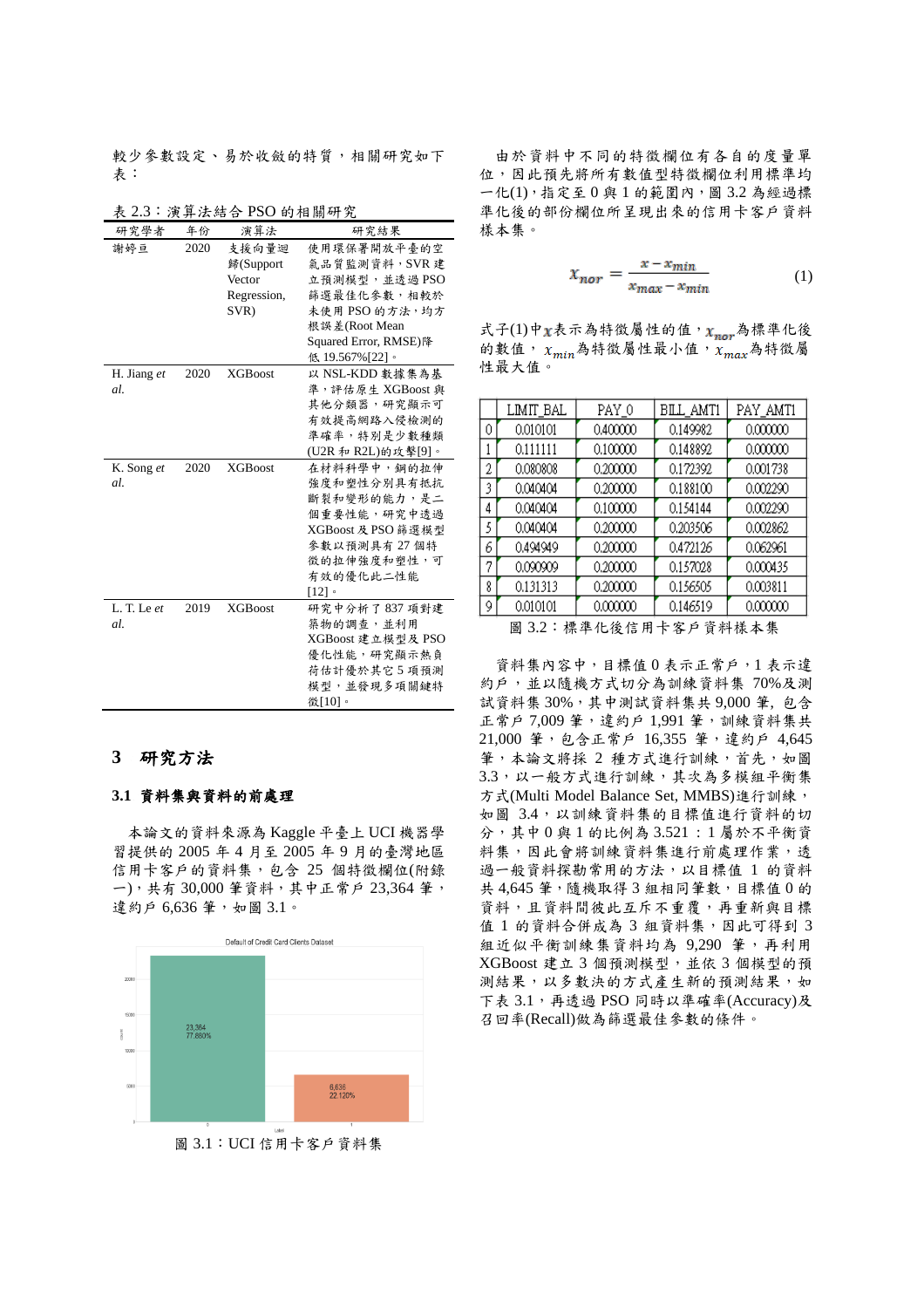





表 3.1:調整後預測結果模型示例

| 預測結果 |      |      |      |      |  |  |
|------|------|------|------|------|--|--|
| 序號   | 模型 1 | 模型 2 | 模型 3 | 最後結果 |  |  |
|      |      |      |      |      |  |  |
|      |      |      |      |      |  |  |
|      |      |      |      |      |  |  |
|      |      |      |      |      |  |  |
|      |      |      |      |      |  |  |
|      |      |      |      |      |  |  |
|      |      |      |      |      |  |  |
|      |      |      |      |      |  |  |

表 3.2 為 混淆矩陣 , 可 用 於 計 算 準確率 (Accuracy)、精確率(Precision)、召回率(Recall)等 值,主要分為 4 個值:*TN*(True Negative)、*TP*(True Positive)、*FN*(False Negative)、*FP*(False Positive), 其中 *TN* 及 *TP* 值越高表示分類效果越好,本論文 將透過準確率(Accuracy)及召回率(Recall)做為 PSO 的評估準則,其中準確率(Accuracy)的評估式 如下:

$$
Accuracy = (TP + TN)/(TP + TN + FP + FN)
$$
 (2)

召回率(Recall) 的評估式如下:

$$
Recall = TP/(TP + FN)
$$
 (3)

表 3.2:混淆矩陣

| . . <del>.</del> . <i>. .</i> |                            |                    |  |
|-------------------------------|----------------------------|--------------------|--|
|                               | 預測為假                       | 預測為真               |  |
| 實際為假                          | <i>TN</i> (True Negative)  | FP(False Positive) |  |
| 實際為真                          | <b>FN</b> (False Negative) | TP(True Positive)  |  |

本論文使用資料集為一不平衡資料集,*Accuracy* 及 *Recall* 呈現對應的關係,因此搭配 Sigmoid 函數 進行準則的平衡,Sigmoid 函數是一種常見的邏輯 函數(4),可將輸入的資料映射到 [0, 1] 之間,使 用此函數可調整輸入的 *Accuracy* 及 *Recall*,在接 近最大值時減緩其增加速度,利用 S 形映射值[14] 改進 PSO 以獲得最優解, 如圖 3.5 所示。

$$
f(x) = \frac{1}{1 + e^{-ax}}, \ 1 \le a \le 10
$$
 (4)



其中a表示為 Sigmoid 函數的曲度係數項,本論文 中以  $1-10$  進行評估, $Δ \nless F(x)$ 對應相同等距 的輸入值x,所增加的值。

#### **3.2** 極限梯度提升**(Extreme Gradient Boosting, XGBoost)**

XGBoost 是一種整合式學習法,將許多樹的預 測結果整合在一起以實現更好的分類效能,屬於 監督式學習演算法,其目標函數表示如下式[23]:

$$
Obj(\boldsymbol{\theta}) = L(\boldsymbol{\theta}) + \Omega_K(\boldsymbol{\theta})
$$
\n(5)

其中 $\boldsymbol{\theta}$ 為訓練模型的參數, $L$ 為損失函數, $\Omega_K$ 為模 型 複 雜 度 的 懲 罰 項 , 若 預設資 料 樣 集 為  $(x_i, y_i)$ , 其中  $x_i \in R^n, y_i \in R$ , 表示 $x_i$ 有 $n$ 個特徵,  $y_i$ 表示為 $\mathcal{X}_i$ 的目標值,其模型可表示如(6):

$$
\hat{y}_i = \sum_{k=1}^K f_k(\boldsymbol{x}_i) \tag{6}
$$

 $\hat{y}_i$ 表示為模型的預測值, $i = 1, 2, ..., N$ 為資料的筆 數,  $K$ 為樹的數目,  $f_k(x_i)$ 表示為樹的模型結構, 式子(5)的損失函數本論文中,定義為使用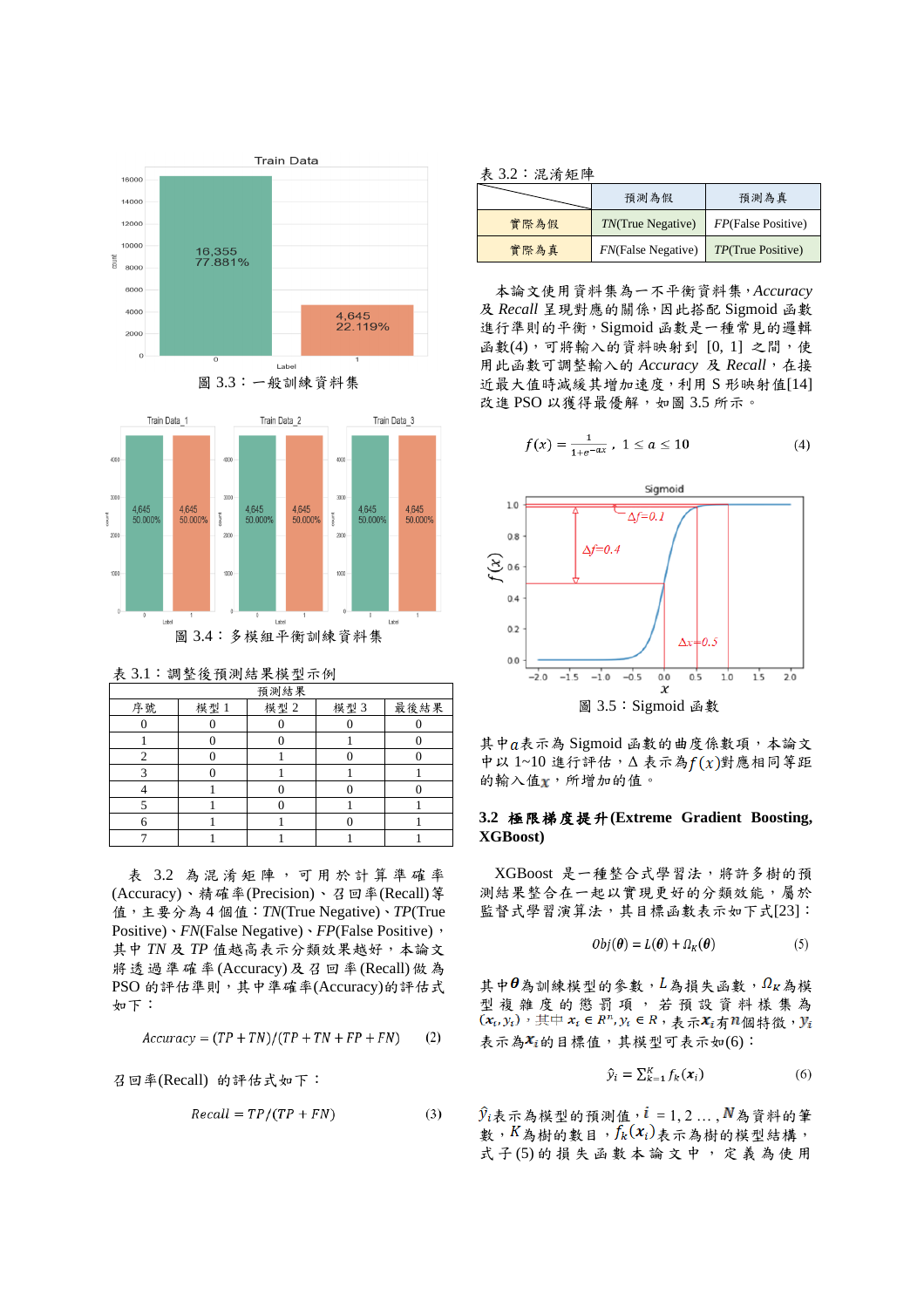*Accuracy* 與 *Recall* 為評估的準則,可表示如式子  $(7):$ 

$$
L(\boldsymbol{\theta}) = N((1 - Accuracy) + (1 - Recall)) \tag{7}
$$

及搭配使用 Sigmoid 函數評估的式子(8):

$$
L(\boldsymbol{\theta}) = N\left(\left(1 - \frac{1}{1 + e^{-aAccuracy}}\right) + \left(1 - \frac{1}{1 + e^{-aRecall}}\right)\right) \tag{8}
$$

式子(5)中 $\Omega_K(\boldsymbol{\theta})$ 為樹的複雜度,表示如(9):

$$
\Omega_k(\boldsymbol{\theta}) = \gamma T + \frac{1}{2}\lambda ||\omega||^2 \tag{9}
$$

式子(9)主要分為葉子節點數及懲罰項因子,其中T 為葉子的節點數目, Y為控制葉子節點數目的比 重, λ為懲罰項的比重, 用於避免過擬合, ω為葉 子節點的權重,為了優化 $f_k(x_i)$ 因此 XGBoost 透過 泰勒展開式(Taylor Expansion)的二階近似[23],將 目標函數進行優化,表示如式子(10):

$$
Obj^{(K)} \cong \sum_{i=1}^{N} \left[ m_i f_k(\mathbf{x}_i) + \frac{1}{2} c_i f_k^2(\mathbf{x}_i) \right] + \sum_{k=1}^{K} \left( \gamma T + \frac{1}{2} \lambda ||\omega||^2 \right) \tag{10}
$$

其中 $m_5$ 為泰勒展開一階的係數項,  $c_i$ 則為二階係數 項, 本論文中須同時調整 $K \cdot \gamma \cdot \lambda$ , 因此採用 PSO 調整目標函數至最小值。

#### **3.3** 最佳化粒子群演 算 法 **(Particle Swarm Optimization, PSO)**

PSO 是一種演化式演算法,源自於簡化鳥類群 聚社會的模擬,每個粒子皆代表鳥群的個體,主 要是透過先前行為的慣性,個體的最佳經驗及群 體的最佳經驗,並經過多次的迭代,更新個體及 群體的最佳位置、速度,直到尋找到式子(11)的最 小值為其最佳解,每個粒子的速度及位置更新如 下式[3]:

$$
v_{i,d}(t+1) = \beta * v_{i,d}(t)
$$

$$
+c_1 * rand_1 * (pbest_{i,d} - x_{i,d}(t))
$$

+c<sub>2</sub> \* rand<sub>2</sub> \* (gbest<sub>d</sub> –  $x_{i,d}(t)$ )  $(11)$ 

$$
x_{i,d}(t+1) = x_{i,d}(t) + v_{i,d}(t+1)
$$
\n(12)

其中 $i = 1, 2, \ldots, P$ 為粒子群的數量;  $d = 3$  表示參 數的維度; β表示慣性權重; c,及c,為個體及群體 的學習因子;  $rand_1$  及 $rand_2$  表示在 $(0, 1)$ 之間均勻 分佈的2個隨機變數;t為迭代的次數;xia為第i個

粒子在d維度的搜尋位置;  $v_{i,d}$ 表示第1個粒子在d維 度的速度; pbestid表示第1個粒子在d維度經歷過 的最佳位置;  $g$ best  $_d$  表示群體在 $d$ 維度中經歷過的 最佳位置。本論文將參考表 3.2 的參數設定,避免  $c_1$ , $c_2$ 及 $\beta$ 的設定不良,導致搜尋最佳化參數時無 法獲得最適合的結果。

表 3.3:PSO 搜尋參數範圍[11]

| 學習因子 |     | 慣性權重 | 迭代次數 |
|------|-----|------|------|
| сl   | c). |      |      |
| 2.1  |     | 0.9  | 50   |

### **4** 研究結果

本論文透過 2 種方式進行訓練並產生預測結果 的比較,如下表 4.1,結果顯示,不平衡資料集中, 在 *Accuracy*≧0.7 的可接受範圍內,以一般方式使 用 XGBoost 進行訓練與搭配 PSO 以 *Accuracy* 與 *Recall* 為評估準則,*Recall* 可由 0.37 提升到 0.59, 若以MMBS方式進行訓練,並搭配PSO及 Sigmoid 函數,則 *Recall* 由 0.65 提升至 0.74。

表 4.1:訓練結果表

| 訓練方式        | 訓練集    | 測試集   | 準確率  | 召回率  | <b>PSO</b> | Sigmoid<br>函數 |
|-------------|--------|-------|------|------|------------|---------------|
| 一般          | 21,000 | 9,000 | 0.82 | 0.37 |            |               |
| 一般          | 21,000 | 9,000 | 0.78 | 0.59 | v          |               |
| <b>MMBS</b> | 9,290  | 9,000 | 0.73 | 0.65 |            |               |
| <b>MMBS</b> | 9,290  | 9,000 | 0.71 | 0.67 | V          |               |
| <b>MMBS</b> | 9,290  | 9,000 | 0.71 | 0.74 | V          | V             |

### **5** 結論

信用卡為現代人的主要支付消費方式,發卡機 構如何提前預測客戶違約,減少逾期放款所帶來 的損失是一重要議題,本論文利用多模組平衡訓 練方式,並透過 PSO 尋找 XGBoost 的最佳參數, 數據顯示可以有效的提升預測不平衡資料集中的 違約客戶。

# 參考文獻

- [1] J. H. Holland, *Adaptation in natural and artificial systems: an introductory analysis with applications to biology, control, and artificial intelligence*. MIT press, 1992.
- [2] T. Chen and C. Guestrin, "Xgboost: A scalable tree boosting system," in *Proceedings of the*